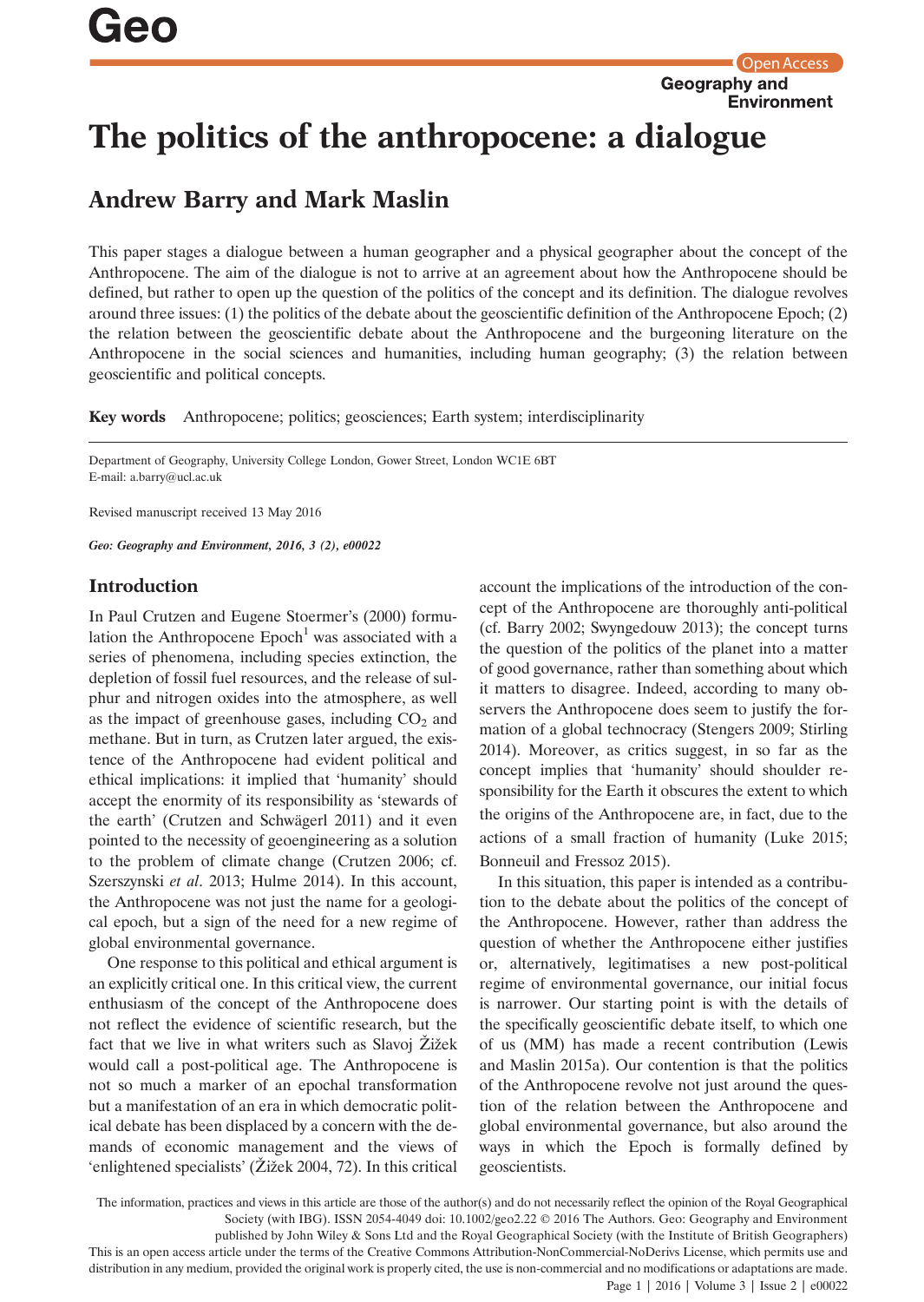The paper takes the form of a dialogue. In adopting this form, we highlight our disagreements as well as agreements about the politics of the Anthropocene. Our disagreement can be briefly summarised. In the context of the burgeoning debate about the politics and meaning of the concept, Mark Maslin argues that the geoscientific debate about the concept of the Anthropocene needs to be more rigorous, in order to sustain a clear distinction between the specifically geoscientific 'formal' debate about the Anthropocene and the growing body of literature on the Anthropocene within the social sciences and humanities. There is a need for more scientific rationality to attempt to depoliticise the definition of the Anthropocene Epoch. By contrast, Andrew Barry argues that the geoscientific debate about the Anthropocene needs to address a series of political questions, but more rigorously than it has hitherto. As a result, the intervention of social scientists and historians in the natural scientific debate about the Anthropocene should be encouraged. In staging a dialogue, our aim is not to reach a consensus about the politics of the concept of the Anthropocene, nor do we offer a synthesis of human and physical geographical accounts of the concept (cf. Barry and Born 2013, 10–11). The dialogue is, as Chantal Mouffe's work would suggest, intended to be agonistic and, in this way, to contribute to a more inclusive debate that both cuts across and interrogates the shifting relation between the natural and social scientific accounts of the Anthropocene (Mouffe 2013; Barry and Born 2013, 12).

### Dialogue

AB: Over the last decade the concept of the Anthropocene seems to have spread virally, crossing the boundaries between the natural and social sciences and humanities with remarkable ease. As far as I am aware, the term has been taken up by a growing number of writers in human and environmental geography (e.g. Dalby 2009; Clark 2012; Yusoff 2013a; Castree 2014; Johnson et al. 2014; Lorimer 2015), history (Chakrabarty 2009; Dukes 2011), social anthropology (Kirksey and Helmreich 2010), sociology (Szerzynski 2012), economics (Sachs 2007) science and technology studies (Latour 2013, 2016), and the 'ecological humanities', as well as by artists, museum curators (HKW 2014; Möllers 2014; Tate Modern 2015), and journalists. But before we address the question of the remarkable significance of the concept of the Anthropocene in the social sciences and humanities, I'd like to ask a preliminary question. Why do you think the scientific community has so rapidly taken up the concept in the first place?

MM: The take up of the concept has certainly been rapid. Commentators have already argued that the Anthropocene concept marks a paradigm shift within science (Hamilton 2015; Maslin and Lewis 2015). Indeed, there is general scientific agreement that human activity has had a geologically recent, yet profound, influence on the Earth system (Steffen et al. 2015a; Zalasiewicz et al. 2015a; Lewis and Maslin 2015a). The magnitude, variety and longevity of human-induced changes to the lithosphere, hydrosphere, cryosphere, biosphere and atmosphere suggest that humans have indeed moved the Earth system beyond the Holocene Epoch (Waters et al. 2016) as our geological period is currently formally referred to. There is, however, another reason why I think the concept of the Anthropocene has been accepted within science so fast that more directly relates to the politics of the concept. This is because the concept encompasses all human impacts on the environment and thus engages all of environmental science. For the last two decades the central message about human influence on the environment has been about climate change (Maslin 2014). Because of the continued failure of politicians to address what climate scientists see as just a greenhouse gas pollution problem, more and more effort has been made to communicate the threats of climate change. However, this has drowned out the public and political discussion of other very real impacts that humans are having on the Earth system, including environmental degradation, biodiversity loss, disruption of the biogeochemical cycles and pollution. Two major concepts have emerged in the last decade to include these other impacts: the first is Planetary Boundaries (Rockström et al. 2009; Steffen et al. 2015a) and the second is the Anthropocene. There are major concerns regarding the Planetary Boundaries concept, including its political implications and its anthropocentrism (Lewis 2012), but as yet the Anthropocene concept has remained relatively unscathed. I would argue that the *inclusivity* of the Anthropocene concept allows scientists to urge for political actions that address issues that include but go beyond climate change. Thus the Anthropocene is inherently a political concept; it enlarges the scope of what we take to be the politics of the Earth.

AB: OK, one aspect of the politics of the concept of the Anthropocene is clear; the concept serves to render a wider range of changes to the Earth system visible. But while I accept that there is broad scientific agreement about the value of the concept of the Anthropocene, there is still considerable disagreement about the concept, which is clearly evident in your paper (Lewis and Maslin 2015a), as well as the various publications of members of the Anthropocene Working Group (AWG). These disputes seem to focus on two critical sets of questions. First, 'should the Anthropocene be defined as a formal unit of geological time? Is there enough stratigraphical evidence for a formal geological time unit and would it be useful to Earth scientists

ISSN 2054-4049 doi: 10.1002/geo2.22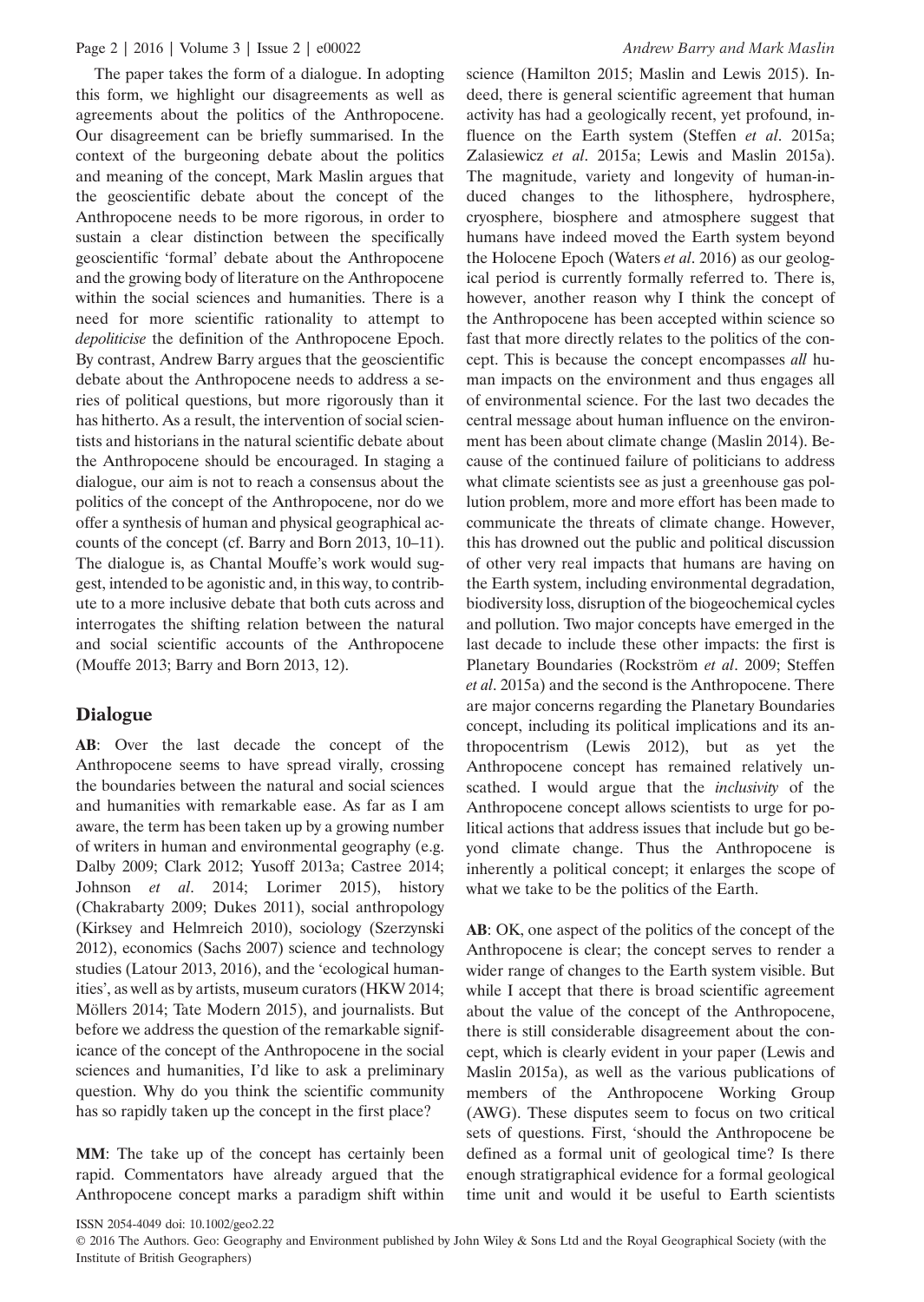(a somewhat different matter)?' And second, and if so, then 'when should its beginning be best placed: opinions have ranged from tens of thousands of years ago, to decades ago, and indeed to some point in the future; how should it be defined'? (AWG 2013a and 2013b).

MM: These disputes between scientists about the formal definition of the Anthropocene Epoch have to be understood in the context of a long and bureaucratic process that has been followed for every single geological boundary definition (Smith et al. 2015). But before I address the politics of this process, it is critical to recall how geological time is understood. Geological time is divided into a hierarchical series of ever-finer units or 'stages' (Smith et al. 2015). The present, according to The Geologic Time Scale (or GTS 2012), is in the Holocene Epoch (Greek for 'entirely recent'; started 11 650 BP, where BP (before present) is defined as 1950), within the Quaternary Period (started 2.58 million years ago), within the Cenozoic Era ('recent life'; started 65.5 million years ago) of the Phanerozoic eon ('revealed life'; started 541 million years ago). Divisions represent differences in the functioning of Earth as a system and the concomitant changes in the resident life forms. Larger differences result in classifications at higher unit levels.

Formally, geological time units are defined by their lower boundary, that is, their beginning. Boundaries are demarcated using a GSSP (Global Boundary Stratotype Section and Point), or by an agreed date, termed a GSSA (Global Standard Stratigraphic Age). For a GSSP, a 'stratotype section' refers to a portion of material that develops over time (rock, sediment, glacier ice), and 'point' refers to the location of the marker within the stratotype. These 'golden spikes' are a single physical manifestation of a change recorded in a stratigraphic section, often reflecting a global-change phenomenon. However the definition of each GSSP is unique and combines these requirements with the practicality of the time period and sediment type.

GSSP markers are then complemented by a series of correlated changes, also recorded stratigraphically, termed auxiliary stratotypes, indicating widespread changes to the Earth system occurring at that time. An exemplary GSSP is the Cretaceous–Palaeogene periodlevel boundary, and the start of the Cenozoic era, when non-avian dinosaurs declined to extinction and mammals radically increased in abundance. The GSSP boundary marker is the sediment layer in which the peak in iridium, the residual of bolide impact with Earth, occurs dated at 65.5 million years ago. Alternatively, following a survey of the stratigraphic evidence, a GSSA date may be agreed by committee to mark a time unit boundary. GSSAs are common in the Precambrian (>630 million years ago) because well defined geological markers and clear events are less obvious further back in time.

Hence there are clear scientifically agreed criteria for defining geological time units, and the politics of the process revolves, in part, around the application or interpretation of these criteria. The AWG of the Subcommission of Quaternary Stratigraphy will review all the evidence and produce a recommendation. For this recommendation to be accepted, a supermajority vote of the International Commission on Stratigraphy (ICS), and finally ratification by the International Union of Geological Sciences (IUGS), are required (see Finney 2013 for full details).

AB: What is evident about the geoscientific debate about the Anthropocene that you describe is the importance of evidence of its beginning or boundary, and whether this boundary should be understood as a GSSA or GSSP. But there is a politics to these requirements for evidence and the institutional processes through which they are enacted, which are specific to stratigraphy, as you make clear. These requirements point to three aspects of the politics of the concept of the Anthropocene. First, they provide a focus for a debate amongst geoscientists about how these rules should be interpreted in practice; this is one element of the disagreements between yourselves and the AWG and others (Lewis and Maslin 2015a). Second, these requirements serve both to focus and limit the scope for controversy. Some argue, for example, that the idea of establishing any single boundary is problematic, given the diversity of processes involved. Third, there is a politics to the institutional process itself, which gives authority to the members of the IUGS, thereby necessarily excluding the voice of other interested parties.

MM: I agree that each group of scientists can and does interpret the rules of stratigraphy in their own way, and that this generates a lot of institutional politics within the scientific community. For example the recent Zalasiewicz et al. (2015a) commentary and other papers emerging from the AWG argue that a GSSP-defined boundary should not be placed at the peak of the excursion, which defines the 'golden spike', but rather at the beginning. This was their reasoning behind their suggested GSSA of 1945 as this was when the first nuclear bomb test occurred. However, there are examples in the geological record that contradict this interpretation. A first example: the base of the Cenozoic Era, Paleogene System, Paleocene Series and Danian Stage is defined as the reddish layer at the base of the 50 cm thick, dark boundary clay found west of El Kef, in Tunisia, where it coincides with the Iridium Anomaly fallout from a major asteroid impact. The key point here is that the boundary is defined by the red clay layer that contains the iridium peak, not by the start of the rise in iridium. In more recent papers the AWG now favours the radio-carbon bomb spike at 1964 (Waters et al. 2016).

ISSN 2054-4049 doi: 10.1002/geo2.22

<sup>© 2016</sup> The Authors. Geo: Geography and Environment published by John Wiley & Sons Ltd and the Royal Geographical Society (with the Institute of British Geographers)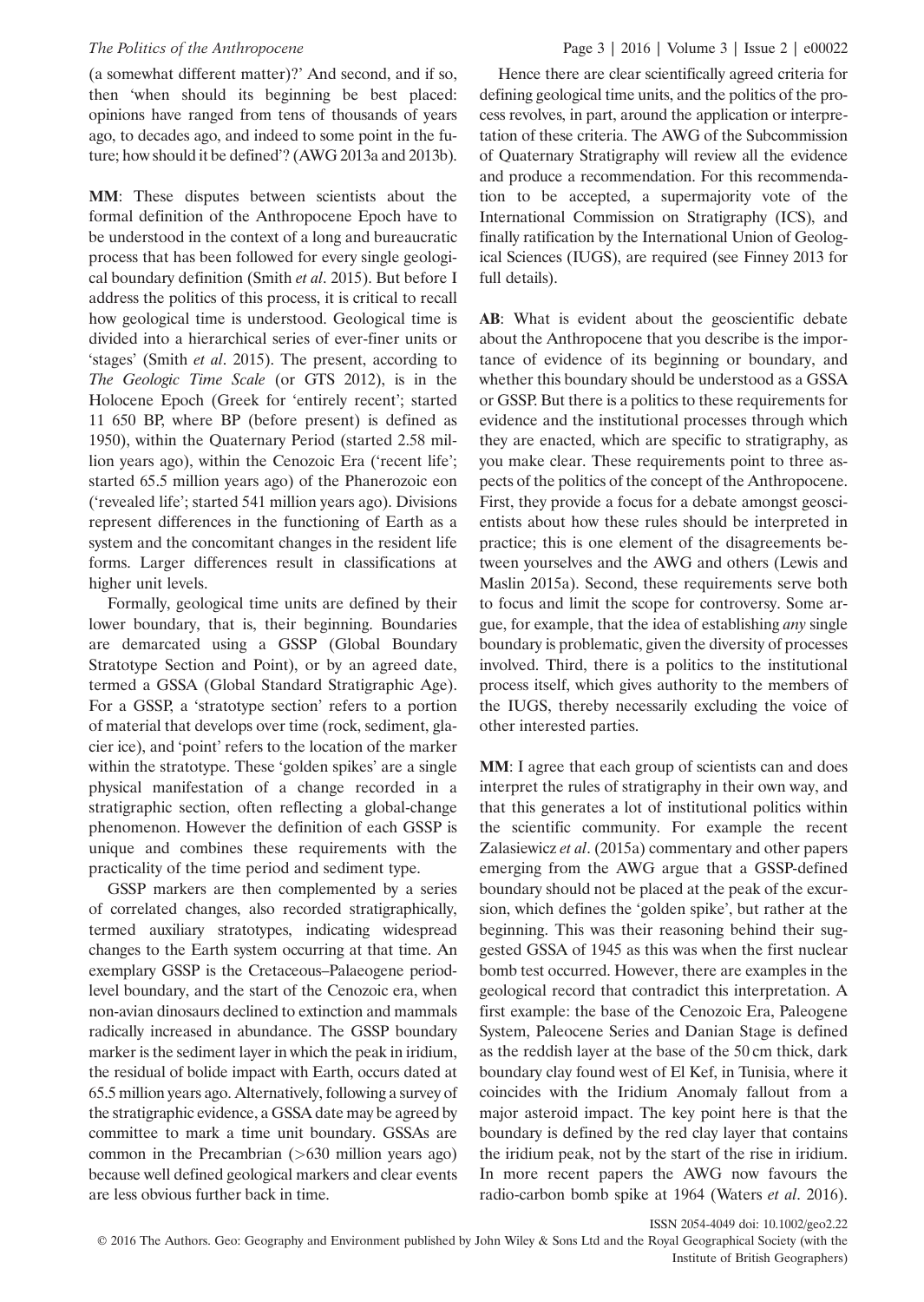What is unclear is whether these different interpretations of stratigraphy, even within the same group of scientists, are scientifically or politically motivated. Evidence of the former is suggested by the robust refutation of the AWG 1945 suggestion published by Walker et al. (2015); while the huge number of papers with different dates and ideas that have been published over the last few years by the AWG mean that its members have been, at least partially, swayed by political considerations.

AB: Your last point is an important one, which I'd like to probe further. Crutzen and Stoermer's initial proposition was, of course, that the Anthropocene Epoch boundary should be associated with the industrial revolution. However, their contention that the Anthropocene began in the late eighteenth century with the invention of the steam engine is problematic not just on scientific grounds but also from the point of view of the history and sociology of technology (Mackenzie 1996). As Marx pointed out, the idea that one should think of the steam engine (or any other technology) as the cause of historical change is surely mistaken: 'it was', as he put, 'the invention of machines that made a revolution in the form of steam engines necessary' (Marx 1973 [1867], 497), or in Gilles Deleuze's more recent formulation, following Foucault, 'technology is social before it is technical' (Deleuze 1988, 40).

Nonetheless, despite its faults, Crutzen and Stoermer's account raises the question of whether it is possible to incorporate an account of capitalism into an account of the Earth system, and vice versa. Their industrial revolution hypothesis associates the Anthropocene with a recognisable period in the development of capitalism. However, an explicit interest in economic and political history has been quite marginal to the work of the AWG. Although the group have posed the question of the potential use of the concept to 'other scholarly disciplines' (AWG 2013b, 2), the formal involvement of 'other scholarly disciplines' has, in practice, been highly circumscribed (Castree et al. 2014; Lövbrand et al. 2015; Luke 2015). Although you define the Anthropocene in strictly stratigraphic terms, you also give explicit recognition to the role of colonialism and the formation of the capitalist world system in the transition from the Holocene. As you put it:

we suggest naming the dip in atmospheric  $CO<sub>2</sub>$  the 'Orbis spike' and the suite of changes marking 1610 as the beginning of the Anthropocene the 'Orbis hypothesis', from the Latin for world, because post-1492 humans on the two hemispheres were connected, trade became global, and some prominent social scientists refer to this time as the beginning of the modern 'world-system'.

> Lewis and Maslin (2015a, 175; see also Hornborg et al. 2007).

In introducing an account of the world system into your account, how far are you prepared to open up the geoscientific debate about the Anthropocene to the social sciences?

MM: I am of the view that the social sciences and humanities should be fully involved in the Anthropocene debate. Because first the geosciences need to know the political ramifications of the alternative start dates proposed for the Anthropocene Epoch. Second, if a formal definition of the Anthropocene Epoch is accepted, this is only one of many equally valid definitions of the Anthropocene and others must be continually explored. It has been exciting to see how the concept of the Anthropocene has engaged different subjects in ways that climate change and sustainability have not. Though many disciplines have embraced the wider discussion of the Anthropocene, many scientists are bemused by some of the contributors' negative view of the Anthropocene. The idea that concepts can be critiqued or deconstructed on purely theoretical grounds is common in critical social science, but is an alien approach in science, whereby if a concept or a theory is shown to be incorrect then a modified or alternative concept or theory is presented. To enable the conversation to occur between subjects, I suggest it needs to be conducted in a constructive rather than a destructive debate. My questions to you are how do you think the social science can rise to the challenge posed by a pan-disciplinary concept such as the Anthropocene and can social science develop a constructive dialogue and interaction with the natural sciences?

AB: My starting point would be to acknowledge that while the social sciences can offer a critique of the concept of the Anthropocene, as you say, the geoscientific concept equally poses challenges to the humanities and social sciences. In Chakrabarty's formulation, the Anthropocene hypothesis, 'severely qualifies' humanist accounts of histories of Modernity/Globalisation (Chakrabarty 2009, 207). In other words, accounts of capitalism need to attend to the critical and marginalised importance of non-human agencies in the life of capital (Mitchell 2002). This is a radical proposition for most social scientists. It means that we have to address the history of biological organisms and geological processes, which are typically understood as lying outside of (human) history (Clark 2010; Hird 2010). How might we rethink human history and human origins in geological rather than biological terms (Yusoff 2015)? What would the Anthropocene look like if considered not from the perspective of humanity, but from the perspective of non-human species? These are important questions. But they also suggest that the idea of the Anthropocene highlights not just the limits of social scientific accounts of history, but also the limits of the

ISSN 2054-4049 doi: 10.1002/geo2.22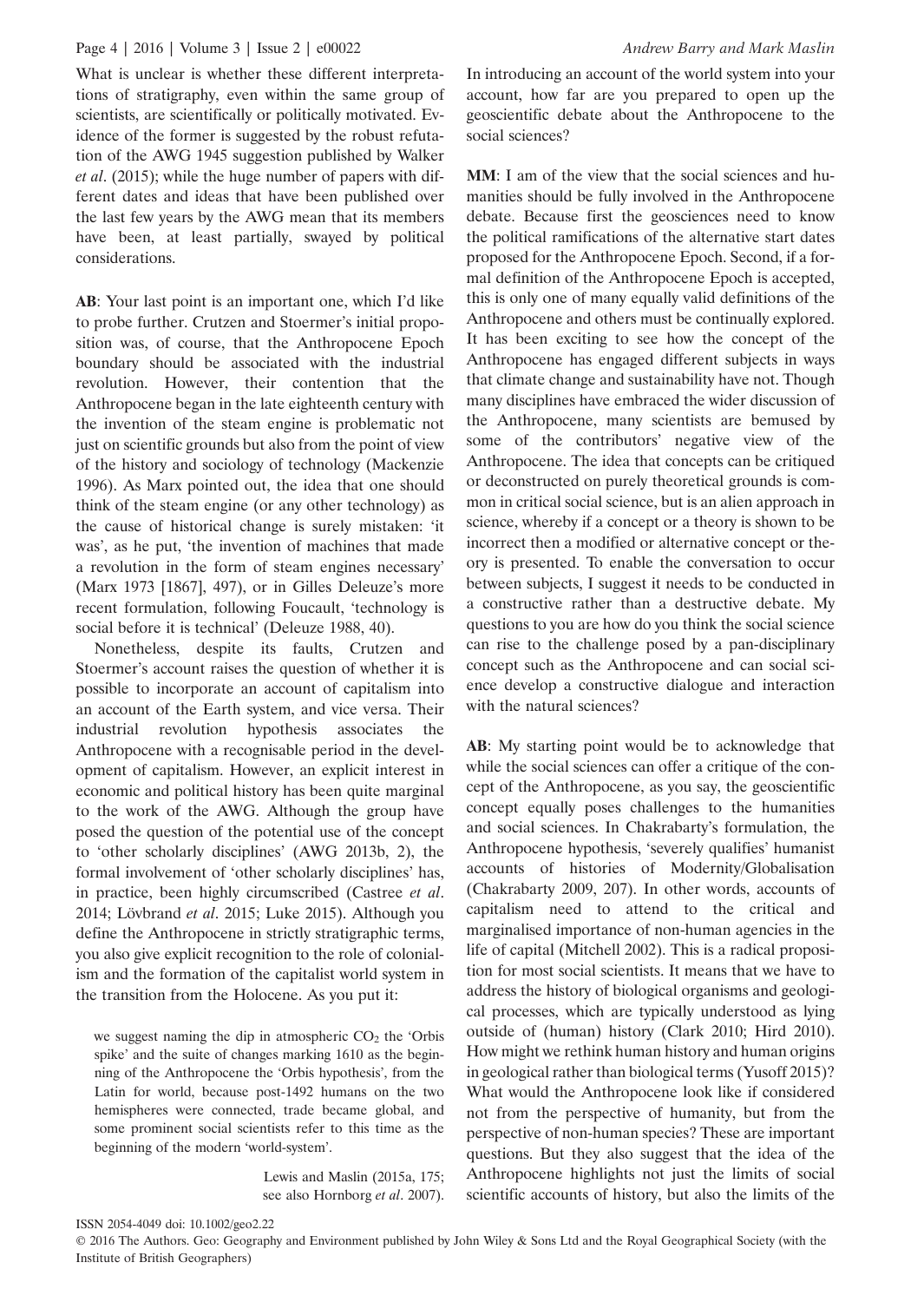geosciences. How should the introduction of the concept of the Anthropocene, in so far as the Anthropocene includes human history, qualify geological accounts of the history of the Earth and, indeed, the concept of the Earth system? You suggested earlier that there were two debates about the Anthropocene: one informal and the other formal. I would like to pose the question: how distinct are these debates in practice, and how distinct should they be? Moreover, is it appropriate to arrive at a specific date for the start of the Anthropocene, given that the concept is intended to capture the effect of a series of different dynamics, which operate over various time-scales? This is very clear in your paper (Table 1, p. 175). Social scientists would be shocked by the idea that one could or should mark, for example, the beginning of capitalism so precisely. After all, whatever capitalism is taken to be, there is no singular marker for its beginning. Likewise, whatever the Anthropocene is, it is surely the product of multiple geological dynamics and historical trajectories.

MM: You pose two questions to consider, the first is how much influence should the social sciences and humanities and society more broadly have on the definition of the Anthropocene. The second is whether a single date can be used to define the Anthropocene Epoch that we return to later in this paper. I suggest that we need to examine the politics of the concept of the Anthropocene in the context of the history of science, if these questions are to be answered. This is because current science cannot be seen in isolation from the accumulation of past observations, experiments and theories that have progressively improved our understanding of the world; exactly the same is true for the discussion of human influence on the Earth system and thus geology. I would fundamentally disagree with Hamilton and Grinevald (2015) that the Anthropocene emerged as a whole new concept with the development of Earth-system science, and that we can therefore ignore the contributions of earlier geologists and geographers (Lowenthal 2016).

Of course, human-related geological time units have a long history (Davis 2011). I would argue that their definitions have been deeply influenced by the prevailing religious and political ideas and concerns. In the late eighteenth century, Buffon divided Earth's history into seven epochs paralleling the seven-day creation story, with a human epoch being the seventh and final epoch. In 1854, the Welsh geologist and professor of theology Thomas Jenkyn published 'the human epoch' based on the likely future fossil record; he even calls it the Anthropozoic. Similarly, the Reverend Haughton's 1865 Manual of geology describes the Anthropozoic as the 'epoch in which we live' (Haughton 1865). In 1830 Charles Lyell proposed that contemporary time be termed the Recent epoch on the basis of three considerations: the end of the last glaciation, the then-believed coincident emergence of humans, and the rise of civilisations. In the 1860s, the French geologist Paul Gervais internationalised the term, calling it the Holocene. Most nineteenth-century geological textbooks, therefore, featured humans as part of the definition of the most recent geological time unit (Rudwick 2005; Davis 2011). Lewis and Maslin (2015a) note that this general agreement for a separate human epoch was influenced more by theological concerns than stratigraphic evidence, as it retained humans at the apex of life on Earth.

In the twentieth century geologists in the West increasingly used the term Holocene for the current epoch, and Quaternary for the period. Meanwhile, in 1922 the Russian geologist Aleksei Pavlov described the present day as part of an 'Anthropogenic system (period) or Anthropocene' (Shantser 1979). The Ukrainian geochemist Vladimir Vernadsky argued humans were a geological force by combining the new idea of the biosphere with human cognition, creating the Noösphere (from the Greek for mind) (Vernadsky 1927). In Cold War Russia, the anthropogenic geological time units were used (Shantser 1979). This was probably due to the fact that it is only a modest conceptual leap from the Marxist view of history to the concept that collective human agency would impact the environment on a global scale. The Holocene became the official term within the Geologic Time Series, embodying Charles Lyell's proposition that the current interglacial differs from the previous Pleistocene interglacials due to the influence of humans. We now know that modern humans have been around a lot longer than the Holocene (Maslin 2014).

We tend to think that the era in which politics and religion had a direct influence on scientific thought has past. However, Lewis and Maslin (2015a) gave a clear and stark warning to scientists that they must be aware that current political debates on the impact of capitalism and the global environmental crisis could strongly influence discussions on when the Anthropocene began. Indeed, scientific discussions over the beginning of the Anthropocene Epoch are clearly influenced by the wider political debate. The AWG was set up by the ICS in order to independently collate, assess and evaluate the evidence for the Anthropocene Epoch and its preferred start date. A working group would then be able to ensure that the rules of stratigraphy were followed and that undue political influences were avoided. However, there is some evidence to suggest the AWG is straying from this remit and could even be seen as an advocate group. In a number of publications by members of the AWG, a clear preference has been stated for the Anthropocene Epoch to be related to the 'Great Acceleration' (Zalasiewicz et al. 2015a; Steffen et al. 2015b; Waters et al. 2016). The Great Acceleration is the term coined to represent the suggested non-linear increase in human impacts after the 1950s

ISSN 2054-4049 doi: 10.1002/geo2.22

<sup>© 2016</sup> The Authors. Geo: Geography and Environment published by John Wiley & Sons Ltd and the Royal Geographical Society (with the Institute of British Geographers)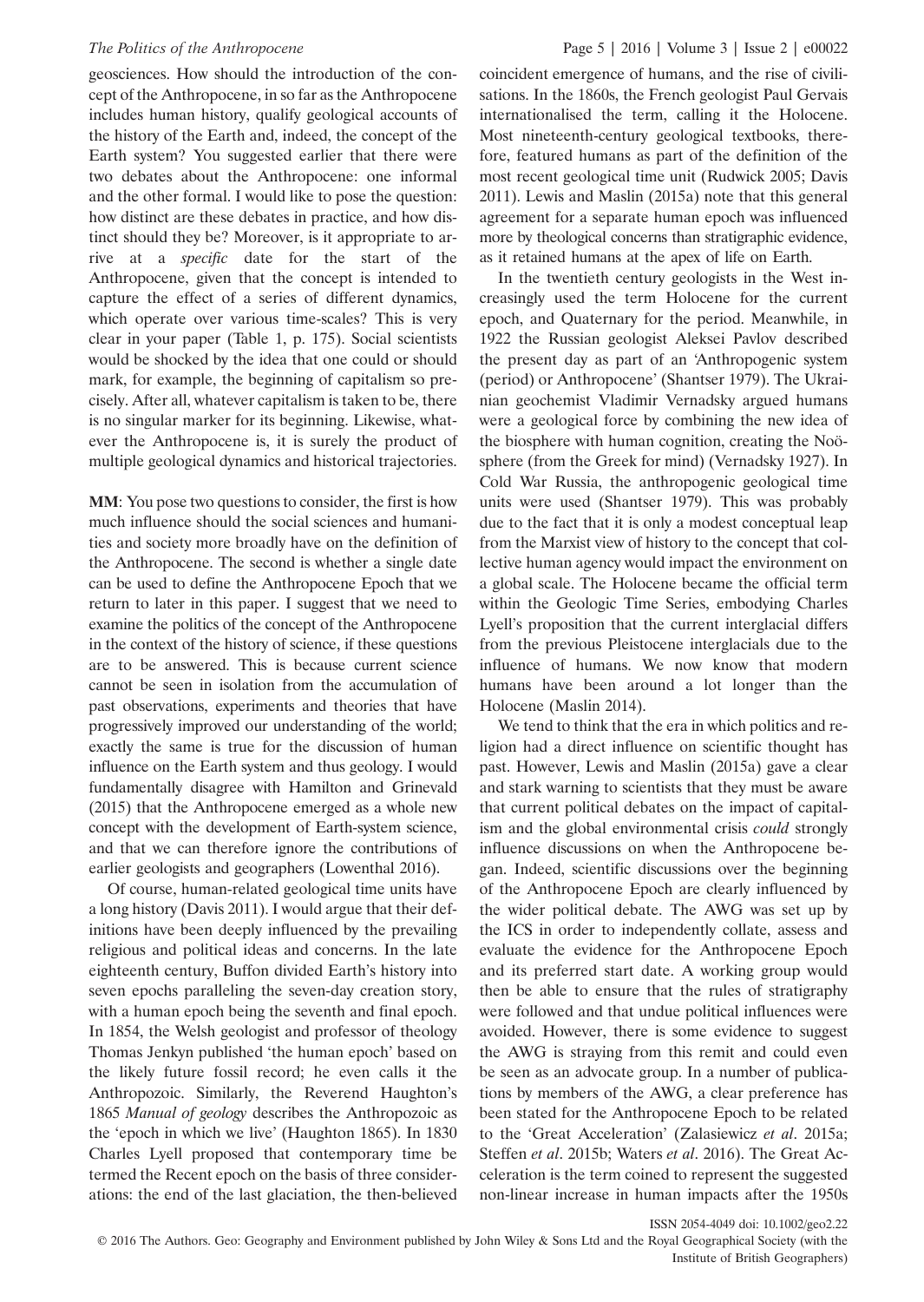### Page 6 | 2016 | Volume 3 | Issue 2 | e00022 Andrew Barry and Mark Maslin

(Steffen et al. 2015b). The AWG support for this view is despite the wide views concerning the start of the Anthropocene within the AWG itself. Table 1 in Lewis and Maslin (2015b) shows a straw poll of AWG members (C. Waters, pers. comm.) prior to the publication by Lewis and Maslin (2015a). It shows a wonderful diversity of ideas and views, not the general consensus that the key members of the AWG portray in publications (Zalasiewicz et al. 2015a, 2015b). One would expect the AWG to operate along similar lines to other major scientific committees such as the Royal Society working groups, the National Academies reports or the Intergovernmental Panel on Climate Change (IPCC). The IPCC collates the scientific evidence and publishes definitive tomes (2013/14). As a participant in the Anthropocene debate, my frustration is, given the wonderfully diverse nature of the AWG, why does it need to intervene in the debate on a regular basis in order to defend its own evolving position before it has reached a consensus (Zalasiewicz et al. 2015ba, 2015b)? This strategy seems to undermine a sense of the independence and credibility of the group and leaves it open to the criticism that it is playing politics with the definition of the Anthropocene Epoch. Shouldn't the AWG be focusing on how to collate and present the huge range of views for its recommendation report to the ICS, as this will have to go through extensive peer review for it to have any validity? As Lewis and Maslin (2015b) suggested, geoscientists should concentrate on defining the Anthropocene Epoch based on the rules of stratigraphy, and should not be distracted by the other wide-ranging and equally valid discussions on the history and politics of human impacts on the global environment.

AB: Your comments on the work of the AWG point to some of the limitations of dominant approaches to Science and Technology Studies (STS) that since the 1970s have focused on the process of knowledge production, including the study of laboratories, field research and exploration (see Powell 2007; Naylor and Ryan 2010). In recent years, STS researchers have been much less concerned with the political sociology of scientific institutions, such as the IUGS (cf. Blume 1974). But your remarks suggest that there is an urgent need to think not just about the concept of the Anthropocene, but also about the processes through which this concept is formally defined. The deliberations of the AWG raise a series of questions. To what extent should the AWG intervene collectively in the ongoing scientific debate about the Anthropocene? Why is it necessary to resolve the debate about the geological definition of the Anthropocene so rapidly, unless the debate is thought to have some political urgency? Who is included and who is excluded from the 'formal' debate about the Anthropocene, and on what basis, and through which

mechanisms (Stengers 2009; Yusoff 2013a; Lövbrand et al. 2015)? And is the purpose of public presentations of the Anthropocene narrative by geoscientists merely to enable the public to understand the scientists' analysis, in order to influence global environmental policy (IGBP 2015)? Would it be possible to foster a different degree and form of public engagement that explicitly addresses both the technicality and the politics of the concept (cf. Callon et al. 2009; Born and Barry 2010; Whatmore 2013; Stirling 2014)?

MM: I'd agree that the process that may lead to a formal definition of the Anthropocene Epoch is highly political, and so will its implications be. But let me be clear that this shift in the scientific paradigm gives a better not just a different understanding of the world (Steffen et al. 2015b; Zalasiewicz et al. 2015a; Lewis and Maslin 2015a; Maslin and Lewis 2015). There is a common misinterpretation within the social sciences that paradigm shifts lend support to relativism. In this relativist view, science only has subjective value according to differences in perception, consideration or beliefs. Kuhn (1962, 1977) vehemently denied this, as would I, as the rational assessment of the weight of scientific evidence means the new paradigm is always superior to the previous theory. To be able to discuss and translate the new scientific concept of the Anthropocene, it needs to be defined. But which definition is taken will make a clear geopolitical statement: was it Neolithic farmers and deforestation, colonial expansion and the globalisation of biota, the industrial revolution and the use of fossil fuels, modern medicine and the great population explosion, capitalism and consumerism, or the development and testing of nuclear weapons that has accelerated and threatens planet-wide destruction? This is where geoscientists seem to encounter current politics for the first time, and unlike climatologists they do not have the experience of the last 25 years of discussing climate change to understand how to mediate these usually highly contested exchanges. This is a great shame because, in answer to your question, yes of course different forms of engagement with the public are required to discuss and in many ways legitimise the discussions of when humanity did in fact become a geological superpower. Just as the climate change and sustainability scientific communities have built new ways of public engagement, so should the AWG and others working on the Anthropocene.

AB: I agree, accounts of the Anthropocene should not be understood in relativist terms. They have been constructed from a wide range of evidence, from diverse sources, circumscribed by the rules of stratigraphy, and drawing on a range of traditions of thought from within, but also from beyond, geography and the geosciences (Latour 2013). If they are to be accepted,

ISSN 2054-4049 doi: 10.1002/geo2.22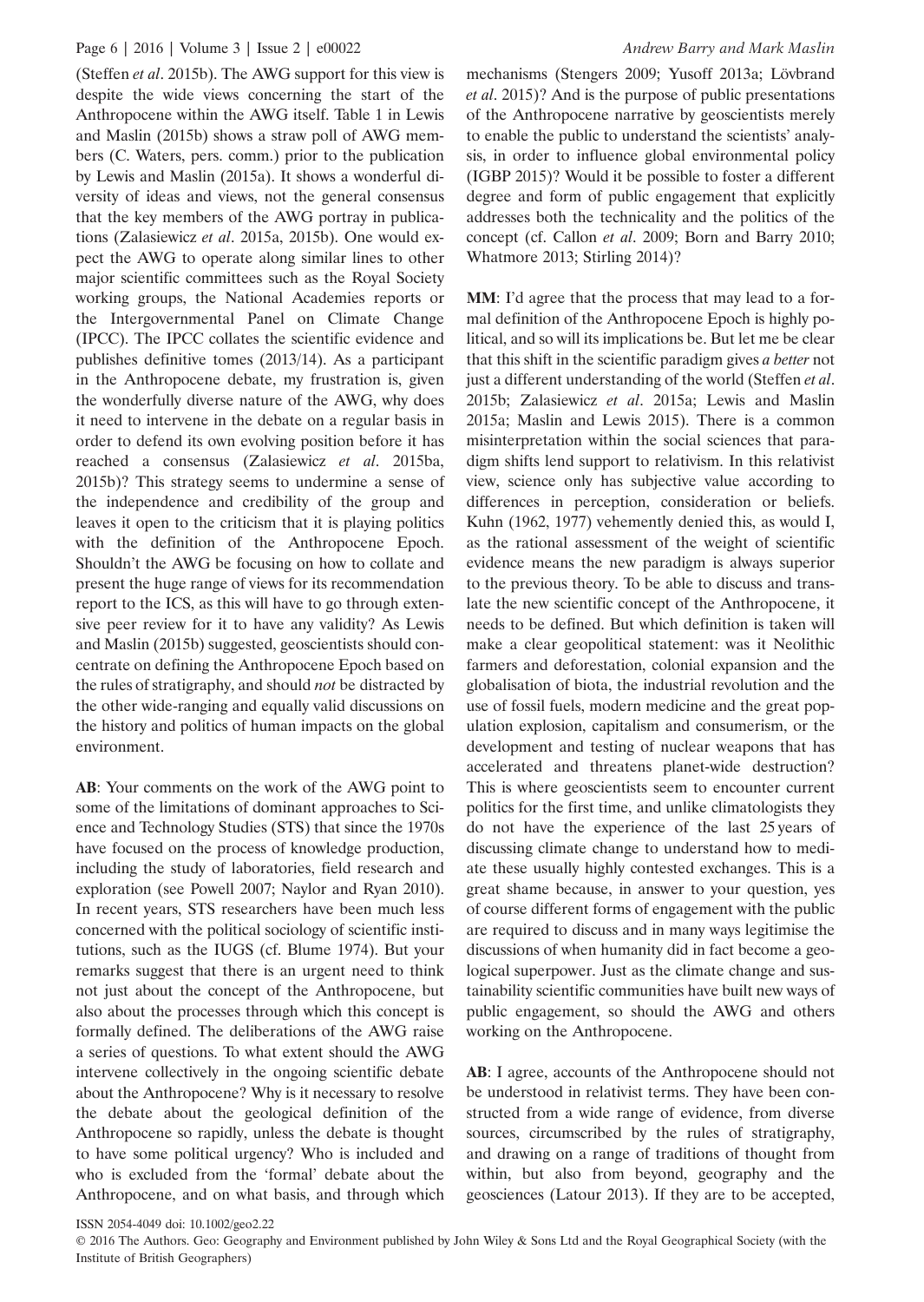accounts of the Anthropocene have to be understood as constructs of historically contingent forms of scientific practice, not merely as social constructs or ideological projections (Stengers 2010). We agree on this; the science has to be rigorous. Nonetheless, as you make clear, the resolution of the controversy about the definition of the Anthropocene is in practice underdetermined by evidence, and may well remain so. Indeed, in your paper you give reasons for both the 'Great Acceleration (1964)' proposal and the 'Orbis (1610)' proposal; the Anthropocene boundary can reasonably be defined in several ways (see also Ruddiman et al. 2015). Leading members of the AWG appear to favour a date between 1945 and 1964 as a marker of the beginning of the Anthropocene, yet also acknowledge that there is a degree of arbitrariness to this date and a 'number of options' (Waters et al. 2016, 145). If the beginning of the Anthropocene is evidently underdetermined by evidence, should the formal debate about the concept of the Anthropocene really be confined within the geoscientific community as you suggest? Where you stress the distinction between the formal debate about the Anthropocene and the 'informal' debate that stretches across the social sciences, arts and humanities, I would argue that these debates should not be considered as clearly distinct in practice. My sense is that there are a series of intersecting vectors of disagreement that revolve both around the definition of the concept and the process through which the concept becomes formally defined.

MM: I don't see that this as a problem: the formal definition of the Anthropocene Epoch is not the only definition of the Anthropocene. In fact, it is the role of geologists officially to define geological time, and have the institutions that enable them to do so. But they have no ability, nor I would argue legitimacy, to define the beginning of historic periods or political systems. It is therefore incumbent on other subjects such as history, politics, anthropology, geography etc. to have their own definitions of the Anthropocene. Moreover, if the term Anthropocene is not fit for purpose within the disciplines, then other terms such as Capitalocene or Anglocene (Bonneuil and Fressoz 2013) should be used and defined. This also addresses the question of who should be involved in the discussion of the definition of the Anthropocene Epoch. Lewis and Maslin (2015b) suggest the AWG should review all contributions to this debate from all disciplines. But the recommendation they make in their final report to ICS should be based on the fundamental principles of stratigraphy and be able to be defended scientifically against accusations of political bias or agenda. If it does not follow these principles, it is very clear that the ICS will not ratify the Anthropocene Epoch. If a narrow geologically defined Anthropocene Epoch is agreed, then I suggest this would generate more debate and, indeed, it may push critical social scientists to re-evaluate their understandings of history.

AB: This returns us to the question, which has been posed by a number of critical social scientists. Namely, although Crutzen and Stoermer associate the idea of the Anthropocene with the impact of 'humanity's' activities, the idea that 'humanity' as a whole is responsible for the changes in the Earth system associated with the Anthropocene is problematic. The Orbis hypothesis directs us to the relation between the Anthropocene, colonialism and mercantile capitalism, while the 'Great Acceleration' hypothesis points to the connections between the Anthropocene, post-war consumer capitalism, and the geopolitics of the Cold War. Some have argued that the Anthropocene should be renamed the Capitalocene or, alternatively, the Anglocene (Bonneuil and Fressoz 2013, 134; Bonneuil 2015; Luke 2015; Moore 2015). But whichever of these terms are used, they all demand a focus on the relation between different accounts of the geology of the Anthropocene and economic and political history, including the history of capitalism and colonialism, as your paper suggests (see also Castree 2015). Humanity's impact on the Earth system, however it is conceived, has been uneven and unequal. The Anthropocene has been associated not just with the formation of global trade networks, but also with the history of colonial violence and appropriation, with 'war, enslavement and famine' (Lewis and Maslin 2015a, 175). These concerns remain, at best, on the margins of the formal debate about the Anthropocene: my question is should they? And if not, how can such an analysis be brought within the formal debate?

But there is also danger that the idea of the Anthropocene implies that the geological history of the Earth and the Earth system can be understood from a space outside of history and politics; in other words, the Earth becomes treated as a 'system whose mutual relations do not require the expression of the fact that they are thought about' (Whitehead 1920, 3). In Donna Haraway's terms, the Anthropocene turns out to be a view 'from nowhere' (Haraway 1991; Stengers 2009). The Anthropocene narrative appears to provide a singular, unified account of a global system at a moment when postcolonial and feminist theorists have questioned the idea that it is possible and even desirable to provide such an account (Gibson-Graham 1996; Chakrabarty 2000; Mitchell 2002; Chakrabarty 2015). In this respect, while there is a need to consider the relation between the history of capitalism and the Anthropocene, it is also worth noting the similarities between the concept of the Anthropocene and the concept of capitalism, and the parallels between the problems that both concepts pose and encounter. Is it possible, in particular, to construct a non-Eurocentric account of the Anthropocene? And

ISSN 2054-4049 doi: 10.1002/geo2.22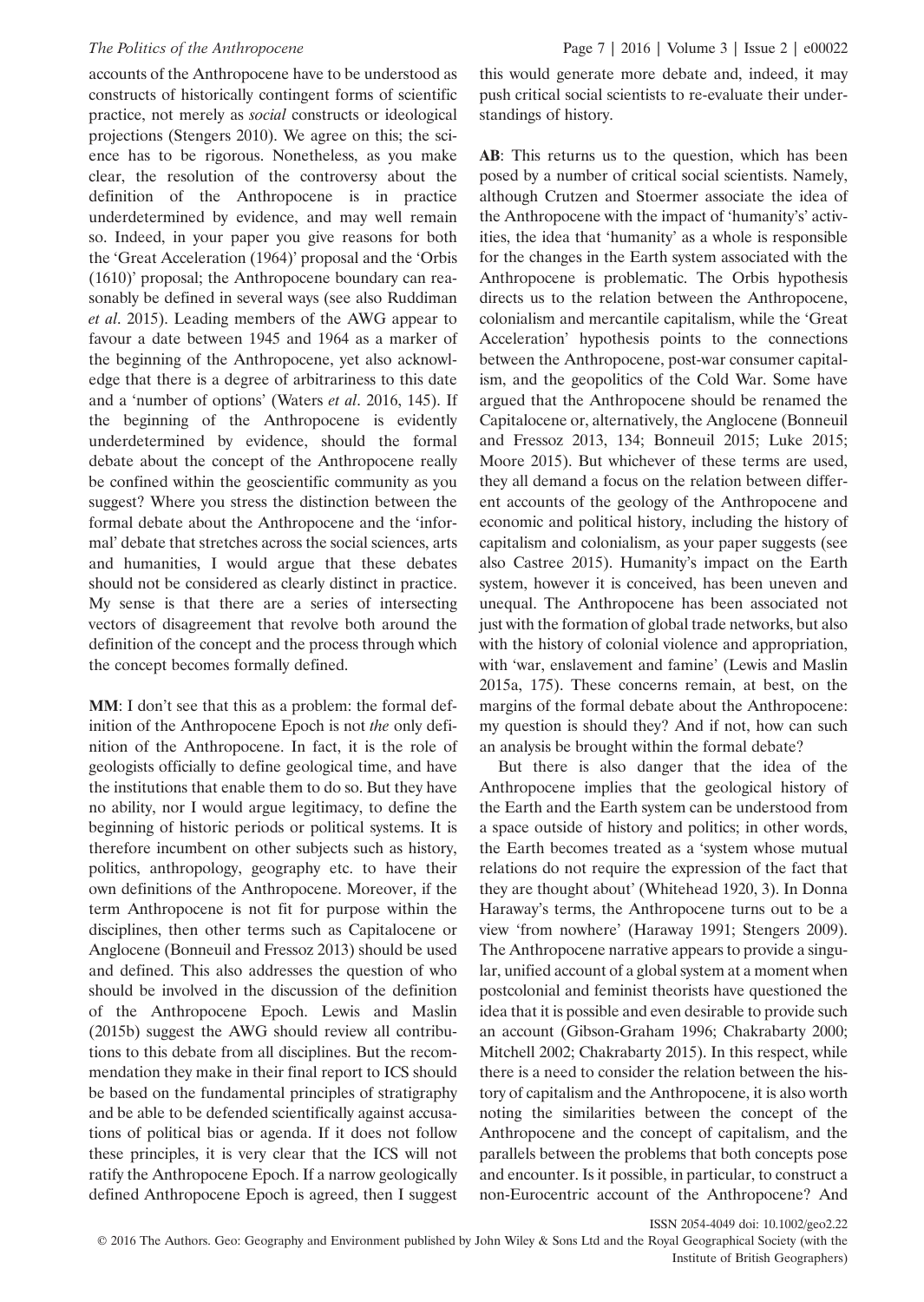rather than offer a singular account of the Anthropocene, might it be possible to address the ways in which all analyses of the Anthropocene are inevitably, or necessarily, partial?

MM: All these discussions are valid, but I would argue that they need to be underpinned by a scientific assessment of the human environmental and evolutionary impact on Earth and thus a 'geological' definition of the Anthropocene. Geologists are very practical and are only interested in defining stages within geological time that can be measured. Hence, the scientific evidence for us being within the Anthropocene Epoch is overwhelming whether we measure nitrogen fixing, ocean acidification, atmospheric carbon dioxide levels or biodiversity loss. Debates about who has caused these massive environmental impacts and why is the reason other academic subjects are vital to the study of the Anthropocene. Because it is clear that these massive alterations of the Earth system have been caused by predominantly a white European elite. This has even led to debates about the 'bad Anthropocene' with its gross inequalities and massive impacts juxtaposed with the alternative 'good Anthropocene' or even 'great Anthropocene' in which humans shrink their footprint, deal with global inequality and create more room for nature (Hamilton 2015). This then makes the concept of the Anthropocene an extremely effective political tool.

AB: I would agree with your last point, but in my view the question of the politics of the concept cannot be avoided. Moreover one challenge, which you raise, is how it is possible to review the contributions to the debate from disciplines beyond the geosciences. I'd argue that discussions of the relative merits of the different proposals for the formal definition of the concept should include wider contributions from environmental, economic and political history (e.g. Hornborg et al. 2007; Wrigley 2010; Mitchell 2011). This has hitherto not been the case. A second challenge is how to account for those human impacts on the Earth system that cannot be measured, and that are therefore not easily captured in a strictly geological definition of the Anthropocene. One problem with associating the Anthropocene with humanity's measurable impacts on the Earth system is that there are clearly many impacts that are not measurable. Indeed, the social sciences and humanities have long been concerned with the study of human interpretations and experiences, as well as with the associated realms of the aesthetic and the affective. In this way, the debate also raises the problem of how to conceive of those aspects of the Anthropocene that are unmeasurable (cf. Weszkalnys and Barry 2013). I am concerned that the debate ends up reproducing rather than challenging the existing division of labour between, on the one hand, the natural sciences, which

primarily focus on what can be measured, and, on the other hand, those social sciences and humanities that are concerned, in part, with the unmeasurable. Rather than accept this division of labour, I would like to hold the different accounts together and in tension, while recognising their differences.

MM: My first response is that the concept of the Anthropocene fundamentally changes the relationship between the natural sciences and society. Adopting the concept of the Anthropocene reverses 500 years of scientific discoveries, which have continually demonstrated the insignificance of humanity. The Copernican revolution placed the Sun rather than the Earth at the centre of the cosmos, while modern cosmology suggests our Sun is one of  $10^{24}$  stars in the Universe, each one with the potential to have planets. Darwin's nineteenth century discoveries and the development of evolutionary studies established that humans are merely twigs on the tree of life with no special origin. The adoption of the idea of an Anthropocene reverses this trend; humans are no longer passive observers of Earth. Homo sapiens play a central part in the future of the only place where life is known to exist. The concept of the Anthropocene suggests that humanity has become a geological superpower, and that power is reflexive and can influence both the environment and social structures either positively or negatively.

Again I stress that the concept of the Anthropocene bridges the gap between the natural and social sciences. We should, therefore, separate the argument for defining the Anthropocene Epoch from the more fluid and broader use of the Anthropocene concept. Because in many ways it does not matter which definition of the Anthropocene Epoch is chosen, because it is the debate and discussion within and beyond science about the human impact on the Earth System which is the true paradigm shift in our thinking. It is this shift in thinking which allows the real discussion of the role of humanity within the Earth system, which is something that can never be reduced to mere measurement. But I do raise a challenge, which is social scientists need to engage more fully in this debate. Because in many ways the Anthropocene is the perfect conceptualisation of what 'geography' as a subject has always represented and we need to build more constructive dialogues such as this one to move the debate along.

AB: One aspect of the disciplinary politics of the concept, which your remarks raise, is how the concept of the Anthropocene both reflects and potentially transforms the relations between the geoscientific disciplines. Certainly, it cuts across the division between human and physical geography (Harrison et al. 2004); but it's clear the concept of the Anthropocene also raises questions about the relations between the

ISSN 2054-4049 doi: 10.1002/geo2.22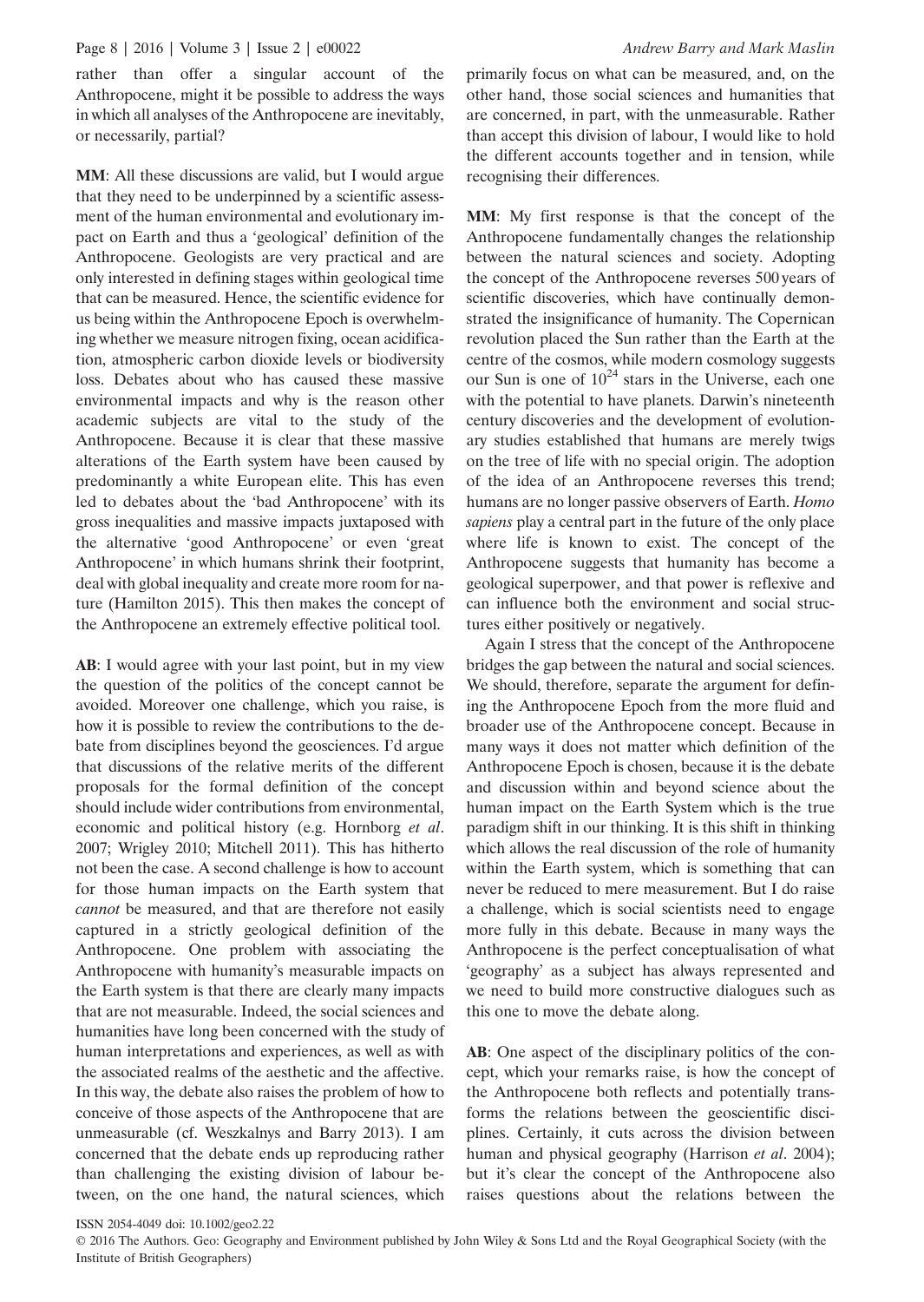geosciences, in particular between geology and geochemistry, but also between the various other fields including biogeography and geomorphology, and Earth system science more broadly. The focus on the importance of geochemistry is, of course, central to the work of Validimir Vernadsky in the early twentieth century (Vernadsky 1927), whom you have already mentioned. One of the strong arguments you make in your paper is the significance of cross-continental movement of food and animal species that 'contributed to a swift, ongoing, radical reorganization of life on Earth without geological precedent' (Lewis and Maslin 2015a, 174). So could one say that the Anthropocene stretches the narrow meaning of the geo, to include both the chemical and the biological?

MM: That's right. But I would go yet further and argue that the different disciplines of geology, chemistry, and biology, as well as hydrology, climatology, oceanography and so on, have already been fused into what we term Earth system science. Earth system science addresses the interaction between the atmosphere, hydrosphere, lithosphere (or geosphere), biosphere and heliosphere. This new field emerged initially from the debate around the Gaia hypothesis developed by Lovelock and Margulis (1974). Their revolutionary idea was that life coevolved with the environment, so that biota influence their abiotic environment, and that environment in turn influences the biota through Darwinian processes. Examples given of life's ability to regulate the environment are salinity in the ocean, oxygen in the atmosphere, and global temperatures. Though the Gaia hypothesis has received much criticism, it did precipitate the development of a whole new field of science, namely Earth system science, as all agree that the biosphere has a huge influence on the Earth system, ranging from the speed of tectonic plate movements to the chemical composition of the atmosphere, and from the rate of mountain erosion to the intensity of the hydrological cycle (Wainwright 2009). In many ways, the concept of the Anthropocene is a natural extension of Earth system science because it acknowledges humanity as a major influence on both the biotic and abiotic environment. What I would ask of you is how does the concept of the Anthropocene influence the relationships between the different social sciences, including anthropology, geography, STS, history, and philosophy, given that the Anthropocene concept challenges each in its own way and also their relationship with the natural sciences?

AB: It's an important question though difficult to answer, because all of these fields are themselves already so interdisciplinary and fragmented (Barry and Born 2013). However, in broad terms, the Anthropocene concept has become part of a wider interdisciplinary

conversation between geography, anthropology and STS. It poses the general question of how 'human' geography and social anthropology can and should consider what has been variously described as the force or agency of the non-human (Braun and Whatmore 2010)? But, at the same time, as Chakrabarty's influential essay suggested, it should provoke a wider conversation between geographers and historians about how we might rethink the role of the geo- in history and politics.

This brings me back to one of our central questions: how is it possible to think of the Anthropocene as a political concept? Part of the challenge in addressing this question is that although the notion of the Earth system appears to be a powerful one, stretching the meaning of the geo, Earth system science offers no account of politics or history. In this way, the concept of the Anthropocene both indicates the significance of Earth system science, and the challenges that it poses, but at the same time it also points to the limits of Earth system science as a field. Just as social scientists and historians have struggled to rethink the concept of capitalism, there is a need to rethink the notion of the Earth system in a way that addresses the politics of the concept and its limits.

MM: This is a challenge. But just by having the discussion, we are bringing the role of humans within the Earth system into our understanding of politics and history. Lewis and Maslin (2015a) reviewed all the potential human global impacts from the invention of fire through to the testing of nuclear bombs. Although only one of these many impacts can be selected as the boundary for the Anthropocene Epoch; the others provide a new understanding of our role as a force of nature. Moreover, do not be fooled by the discussions of applying the scientific principle to establishing the start of the Anthropocene, as they mask very strong individual political views: from those who believe that early agriculture was the start of global landscape change (Ruddiman et al. 2015), to those who see colonisation and the birth of capitalism as the start of the negative global environmental impacts (Lewis and Maslin 2015a), to those who see the massive increase in population and technology in the second half of the twentieth century as an acceleration of our negative global impacts (Waters et al. 2016).

### Conclusion

One of the critical features of the geoscientific controversy about the Anthropocene Epoch is that it revolves around a series of technical and evidential questions about how to determine the boundary of a distinct 'human' controlled geological time unit. But at the same time, as we have stressed, it raises a series of political and conceptual questions regarding the relationship between geological and human history, as well as

ISSN 2054-4049 doi: 10.1002/geo2.22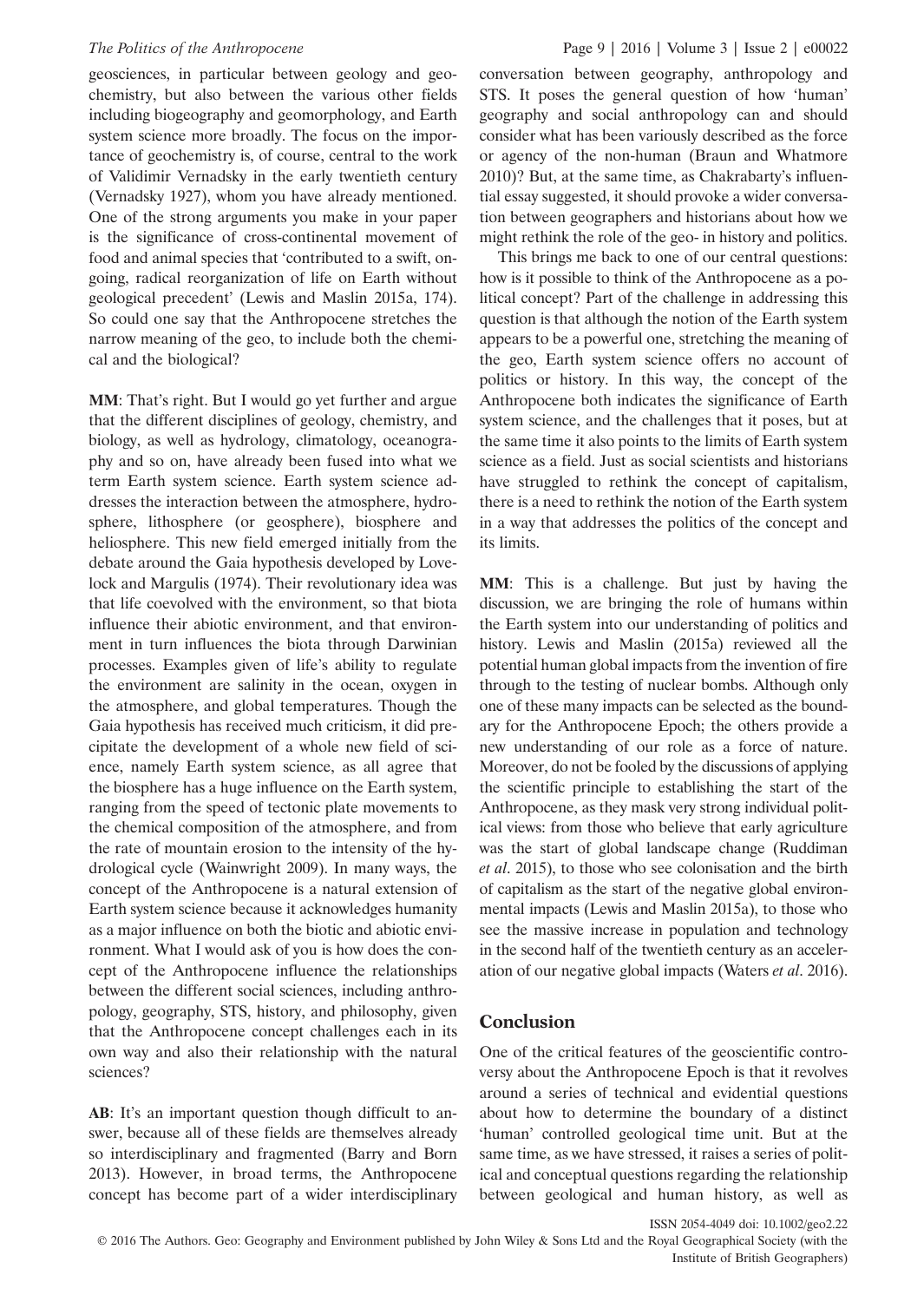between the geosciences, geography and the environmental social sciences and humanities more broadly. We have not sought to resolve these questions, but rather to stage an encounter that cuts across the boundaries between the natural and social sciences and humanities. Whereas one of us (MM) has argued that the formal and informal debates about the Anthropocene should be kept distinct, the other (AB) has argued that this separation is proving both difficult to sustain in practice, and is problematic to maintain in principle. In effect, we differ on how to conceive and enact the relation between science and politics. Nonetheless, despite our differences, we would both argue that many of the questions raised in this paper have been insufficiently addressed within the geoscientific literature on Anthropocene. Although the idea of the Anthropocene has provoked critical debate across a range of fields, we are concerned that the diverse debates about the Anthropocene may end up reproducing existing divisions between the natural sciences, on the one hand, and the social sciences, humanities and arts, on the other. The Anthropocene may also turn out to be an anti-political concept: one that effectively reduces the potential space for disagreement. It will be a challenge to make sure that neither of these possibilities are realised.

### Acknowledgement

Our thanks to Anson MacKay for his contribution to a seminar held at UCL in February 2015, when this initial discussion was staged. MM would like to acknowledge Simon L. Lewis, without whom there would be no real discussion of the Anthropocene Epoch. AB would also like to thank Saurabh Arora, Georgina Born, Joe Gerlach, and Thomas Jellis for their constructive criticisms. Parts of this paper were also presented at the Italian Science and Technology Studies Association meeting on interdisciplinarity in Padova, the postgraduate annual conference of the Department of Geosciences, University of Edinburgh, and at the Science Policy Research Unit, University of Sussex. We would also like to thank two anonymous reviewers for their insightful comments on an earlier draft of the paper.

### Note

1. At the International Geological Congress (IGC) in Cape Town South Africa on Monday 29th August 2016 the Anthropocene Working Group announced that there is enough evidence for defining an Anthropocene Epoch and the start date should be post-1950. They also suggested that it would take another 2 to 3 years of work to find a suitable GSSP (Golden Spike) to define the base of the Anthropocene Epoch. Only once the AWG have completed this work will it return to the IGC to ask for the Anthropocene Epoch to be formally ratified.

### References

- AWG (Anthropocene Working Group), Commission on Quaternary Stratigraphy 2013a What is the Anthropocene: current definition and status ([http://quaternary.stratigraphy.](http://quaternary.stratigraphy.org/workinggroups/anthropocene/) [org/workinggroups/anthropocene/\)](http://quaternary.stratigraphy.org/workinggroups/anthropocene/) Accessed 28 July 2016
- AWG (Anthropocene Working Group) 2013b Newsletter of the Anthropocene Working Group 4: Report on Activities 2012 ([http://quaternary.stratigraphy.org/workinggroups/](http://quaternary.stratigraphy.org/workinggroups/anthropo/anthropoceneNI4a.pdf) [anthropo/anthropoceneNI4a.pdf](http://quaternary.stratigraphy.org/workinggroups/anthropo/anthropoceneNI4a.pdf)) Accessed 28 July 2016
- Barry A 2002 The anti-political economy *Economy and Society* 31 268–84
- Barry A and Born G eds 2013 Interdisciplinarity: reconfigurations of the social and natural sciences Routledge, London
- Blume S 1974 Toward a Political Sociology of Science Free Press, New York
- Bonneuil C 2015 The geological turn: narratives of the Anthropocene in Hamilton C, Bonneuil C and Gemenne F eds The Anthropocene and the global environmental crisis Routledge, London 17–31
- Bonneuil C and Fressoz J-P 2013 L'Événement Anthropocène Seuil, Paris
- Born G and Barry A 2010 Art-Science: from public understanding to public engagement Journal of Cultural Economy 3 103–20
- Braun B and Whatmore S eds 2010 Political matter: technoscience, democracy and public life Minnesota University Press, Minneapolis, MN
- Callon M, Lascoumes P and Barthe Y eds 2009 Acting in an uncertain world: an essay on technical democracy MIT Press, Cambridge, MA
- Castree N 2014 Geography and the Anthropocene 2: current contributions Geography Compass 8 450–63
- Castree N 2015 Unfree radicals? Geoscientists, critique and the politics of knowledge Antipode 47 1–27
- Castree N, Adams W, Barry J, Brockington D, Büscher B, Corbera E, Demeritt D, Duffy R, Felt U, Neves K, Newell P, Pellizzoni L, Rigby K, Robbins P, Robin L, Rose D B, Ross A, Schlosberg D, Sörlin S, West P, Whitehead M and Wynne B 2014 Changing the intellectual climate Nature Climate Change 4 763–8
- Chakrabarty D 2000 Provincializing Europe: post-colonial thought and historical difference Princeton University Press, Princeton, NJ
- Chakrabarty D 2009 The climate of history: four theses Critical Inquiry 35 197–222
- Chakrabarty D 2015 The Anthropocene and the convergence of histories in Hamilton C, Bonneuil C and Gemenne F eds The Anthropocene and the global environmental crisis Routledge, London 44–56
- Clark N 2010 Inhuman Nature: Sociable Life on a Dynamic Planet Sage, London
- Clark N 2012 Rock, life and fire: speculative geophysics and the Anthropocene Oxford Literary Review 34 259–76
- Crutzen P 2006 Albedo enhancement by stratospheric sulfur injections: a contribution to resolve a policy dilemma? Climate Change 77 211–20
- Crutzen P and Schwägerl C 2011 Living in the Anthropocene: toward a new global ethos Yale Environment 360[\(http://e360.yale.edu/feature/living\\_in\\_the\\_anthropocene\\_](http://e360.yale.edu/feature/living_in_the_anthropocene_toward_a_new_global_ethos/2363/) [toward\\_a\\_new\\_global\\_ethos/2363/\)](http://e360.yale.edu/feature/living_in_the_anthropocene_toward_a_new_global_ethos/2363/) Accessed 28 July 2015

ISSN 2054-4049 doi: 10.1002/geo2.22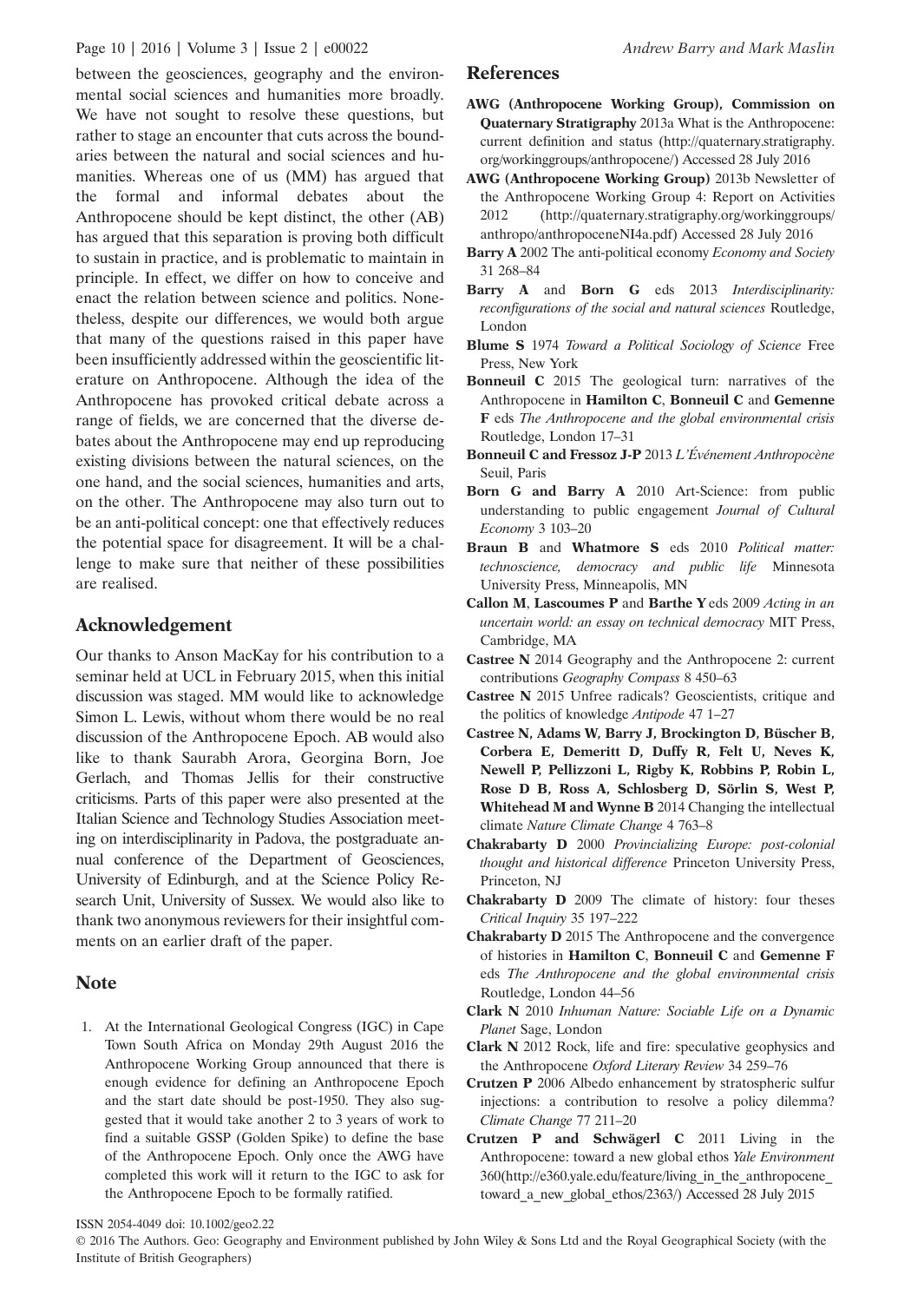- Crutzen P and Stoermer E 2000 The Anthropocene IGBP Newsletter 41 17–18
- Dalby S 2009 Security and environmental change Polity, Cambridge
- Davis R V 2011 Inventing the present: historical roots of the Anthropocene Earth Science History 30 63–84
- Deleuze G 1988 Foucault Minnesota University Press, Minneapolis, MN
- Dukes P 2011 Minutes to Midnight: History and the Anthropocene Era from 1763 Anthem Press, London
- Finney S 2013 The 'Anthropocene' as a ratified unit in the ICS International Chronostratig
- Gibson-Graham J K 1996 The end of capitalism (as we know it) Basil Blackwell, Oxford
- Hamilton C 2015 Getting the Anthropocene so wrong The Anthropocene Review 2 102–7
- Hamilton C and Grinevald J 2015 Was the Anthropocene anticipated? Anthropocene Review 2 59–72
- Haraway D 1991 Simians, cyborgs and women Free Association Books, London
- Harrison S, Massey D, Richards K, Magilligan F J, Thrift N and Bender B 2004 Thinking across the divide: perspectives on the conversations between physical and human geography Area 36 435–42
- Haughton S 1865 Manual of geology Longmans, Green, and Co, London
- Hird M 2010 Indifferent globality: Gaia, 'other worldliness', and symbiosis Theory, Culture and Society 27 54–72
- Hornborg A, McNeill J and Alier J eds 2007 Rethinking Environmental History: World-System History and Global Environmental Change Altamira Press, Lanham
- Hulme M 2014 Can science fix climate change: a case against climate engineering Polity Press, Cambridge
- IGBP 2015 Planetary dashboard shows 'great acceleration' in human activities since 1950 International Geosphere-Bio-sphere Programme press release 15 January [\(www.igbp.net/](http://www.igbp.net/news/pressreleases/pressreleases/planetarydashboardshowsgreataccelerationinhumanactivitysince1950.5.950c2fa1495db7081eb42.html) [news/pressreleases/pressreleases/planetarydashboardshows](http://www.igbp.net/news/pressreleases/pressreleases/planetarydashboardshowsgreataccelerationinhumanactivitysince1950.5.950c2fa1495db7081eb42.html) [greataccelerationinhumanactivitysince1950.5.950c2fa1495](http://www.igbp.net/news/pressreleases/pressreleases/planetarydashboardshowsgreataccelerationinhumanactivitysince1950.5.950c2fa1495db7081eb42.html) [db7081eb42.html\)](http://www.igbp.net/news/pressreleases/pressreleases/planetarydashboardshowsgreataccelerationinhumanactivitysince1950.5.950c2fa1495db7081eb42.html) Accessed 28 July 2016
- IPCC Climate Change 2013/14 The Physical Science Basis Contribution of Working Group I to the Fifth Assessment Report of the Intergovernmental Panel on Climate Change Cambridge University Press, Cambridge
- Kirksey S and Helmreich S 2010 The emergence of multispecies ethnography Cultural Anthropology 25 545–76.
- Kuhn T S 1962 The structure of scientific revolutions Chicago University Press, Chicago
- Kuhn T S 1977 The essential tension Chicago University Press, Chicago
- Johnson E, Morehouse H, Dalby S, Lehman J, Nelson S, Rowan R, Wakefield S and Yusoff K 2014 After the Anthropocene: politics and geographic inquiry for a new epoch Progress in Human Geography 38 439–56
- Latour B 2013 The Anthropocene and the destruction of the limits of the globe Gifford Lectures on Natural Religion University of Edinburgh [\(www.ed.ac.uk/schools-depart](http://www.ed.ac.uk/schools-departments/humanities-soc-sci/news-events/lectures/gifford-lectures/archive/series-2012-2013/bruno-latour/lecture-four)[ments/humanities-soc-sci/news-events/lectures/gifford-lectures/](http://www.ed.ac.uk/schools-departments/humanities-soc-sci/news-events/lectures/gifford-lectures/archive/series-2012-2013/bruno-latour/lecture-four) [archive/series-2012-2013/bruno-latour/lecture-four](http://www.ed.ac.uk/schools-departments/humanities-soc-sci/news-events/lectures/gifford-lectures/archive/series-2012-2013/bruno-latour/lecture-four)) Accessed 28 July 2016
- Latour B ed 2016 Reset modernity! MIT Press, Cambridge, MA
- Lewis S 2012 We must set planetary boundaries wisely Nature 485 417
- Lewis S and Maslin M 2015a Defining the Anthropocene Nature 519 171–80
- Lewis S and Maslin M 2015b A transparent framework for defining the Anthropocene Epoch The Anthropocene 2 128–46
- Lorimer J 2015 Wildlife in the Anthropocene: conservation after nature Minnesota University Press, Minneapolis, MN
- Lövbrand E, Beck S, Chilvers J, Forsysth T, Hedrén J, Hulme M, Lidskog R and Vasileiadou E 2015 Who speaks for the future of the Earth? How critical social science can extend the future of the Anthropocene Global Environmental Change 32 211–18
- Lovelock J and Margulis L 1974 Atmospheric homeostasis by and for the biosphere: the Gaia hypothesis Tellus XXVI  $1 - 10$
- Lowenthal D 2016 Origins of Anthropocene awareness The Anthropocene Review 3 52–63
- Luke T 2015 Political critiques of the Anthropocene Telos 172 [\(www.telospress.com/telos-172-fall-2015-political-critiques](http://www.telospress.com/telos-172-fall-2015-political-critiques-of-the-anthropocene/)[of-the-anthropocene/](http://www.telospress.com/telos-172-fall-2015-political-critiques-of-the-anthropocene/)) Accessed 28 July 2016
- Mackenzie D 1996 Knowing machines MIT Press, Cambridge, MA
- Marx K 1973[1867] Capital, volume 1 Penguin, London.
- Maslin M 2014 Climate change, a very short introduction Oxford University Press, Oxford
- Maslin and Lewis 2015 Anthropocene: Earth system, geological, philosophical and political paradigm shifts The Anthropocene Review 2 108–16
- Mitchell T 2002 The rule of experts: Egypt, technopolitics, modernity California University Press, Berkeley
- Mitchell T 2011 Carbon democracy Verso, London
- Möllers N 2014 Anthropocene nature and technology in the age of humans Deutsches Museum [\(http://quaternary.stratig](http://quaternary.stratigraphy.org/meetings/Deutsches%20Museum%20Exhibit.pdf)[raphy.org/meetings/Deutsches%20Museum%20Exhibit.pdf](http://quaternary.stratigraphy.org/meetings/Deutsches%20Museum%20Exhibit.pdf)) Accessed 28 July 2016
- Moore J 2015 Capitalism in the web of life: ecology and the accumulation of capital Verso, London
- Mouffe C 2013 Agonistics Verso, London
- Powell R C 2007 Geographies of science: histories, localities, practices, futures Progress in Human Geography 31 309–29
- Rockström J, Steffen J, Noone K, Persson A, Chapin S III, **Lambin E et al.** 2009 A safe operating space for humanity Nature 461 472–5
- Ruddiman W, Ellis E, Kaplan J and Fuller D 2015 Defining the epoch we live in Science 348 38–9
- Rudwick M 2005 Bursting the limits of time: the reconstruction of geohistory in the age of revolution Chicago University Press, Chicago
- Sachs J 2007 Survival in the Anthropocene BBC Reith Lectures [\(www.bbc.co.uk/radio4/reith2007/lecture2.shtml\)](http://www.bbc.co.uk/radio4/reith2007/lecture2.shtml) Accessed 28 July 2016
- Smith A G, Barry T, Bown P, Cope J, Gale A, Gibbard P et al. 2015 GSSPs, global stratigraphy and correlation Geological Society, London, Special Publications 404 37–67
- Steffen W, Richardson K, Rockström J, Cornell S, Fetzer I, Bennett E et al. 2015a Planetary boundaries: guiding human development on a changing planet Science 13 February. [\(www.sciencemag.org/content/347/6223/1259855](http://www.sciencemag.org/content/347/6223/1259855)) Accessed 28 July 2016

ISSN 2054-4049 doi: 10.1002/geo2.22